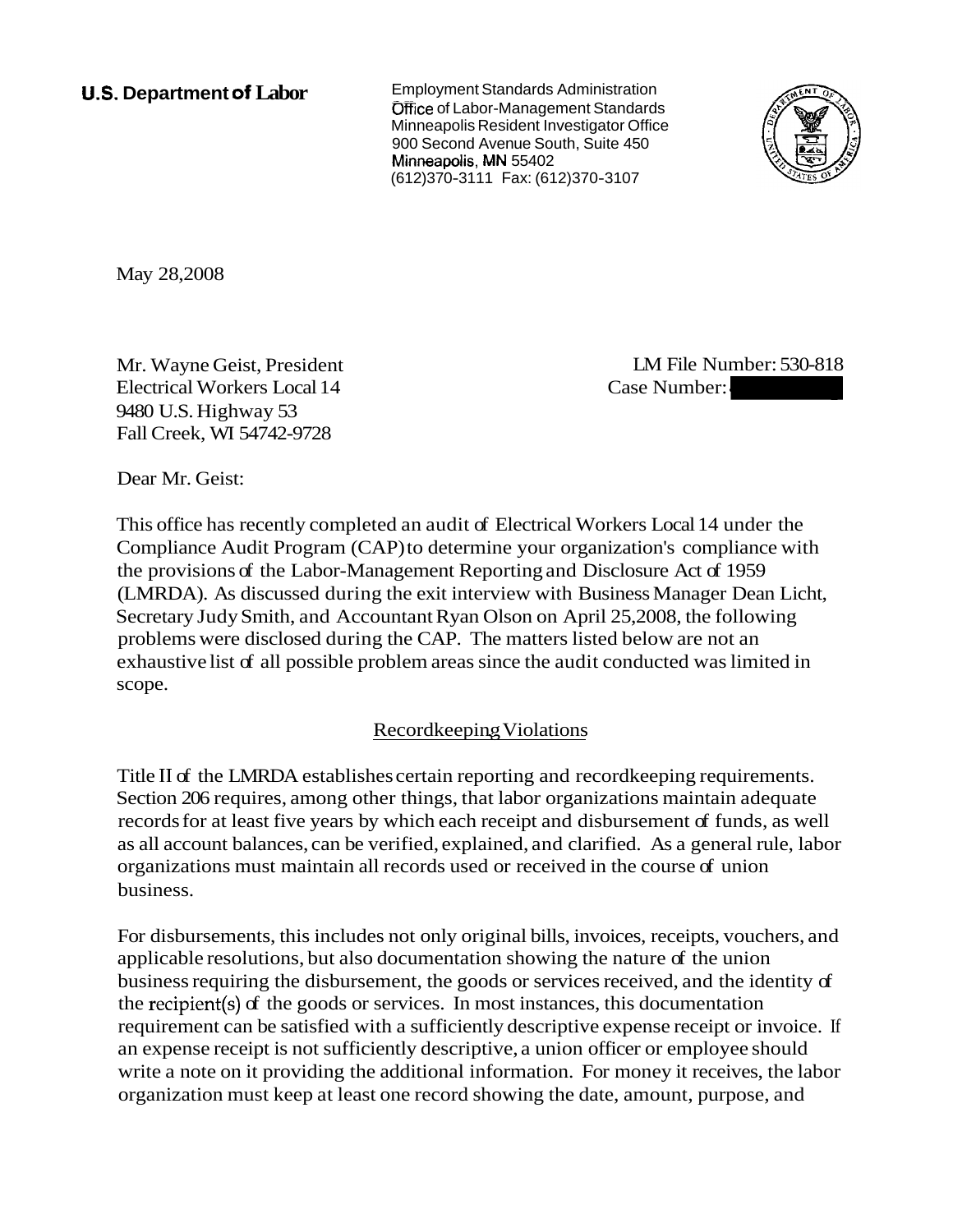source of that money. The labor organization must also retain bank records for all accounts.

# 1. Union Owned/Leased Vehicles

The union did not maintain records necessary to verify the accuracy of the information reported in Schedule 12  $\overline{D}$  is bursements to Employees) of the LM-2.

As an example, Local 14 incurred expenses totaling at least \$1,714 for the automobile driven by Bill Beeler during 2007. However, Local 14 did not maintain records documenting business versus personal use of that vehicle.

The LM-2 instructions include specific rules for the reporting of automobile expenses. The union must report operating and maintenance costs for each of its owned or leased vehicles in Schedules 11 and 12 of the LM-2, allocated to the officer or employee to whom each vehicle is assigned.

For each trip they take using a union owned or leased vehicle, officers and employees must maintain mileage logs that show the date, number of miles driven, whether the trip was business or personal, and, if business, the purpose of the trip.

# 2. Lack of Salary Authorization

Local 14 did not maintain records to verify that the salary for Assistant Business Agent Thomas Bowe reported in Schedule 12 (Disbursements to Employees) of the LM-2 (approximately \$5,000) was the authorized amount and therefore was correctly reported. The union must keep a record, such as meeting minutes, to show the current salary authorized by the entity or individual in the union with the authority to establish salaries.

In the case of Local 14, Mr. Licht advised that salaries for business agents are set by the Business Manager.

Based on your assurance that Local 14 will retain adequate documentation in the future, OLMS will take no further enforcement action at this time regarding the above violations.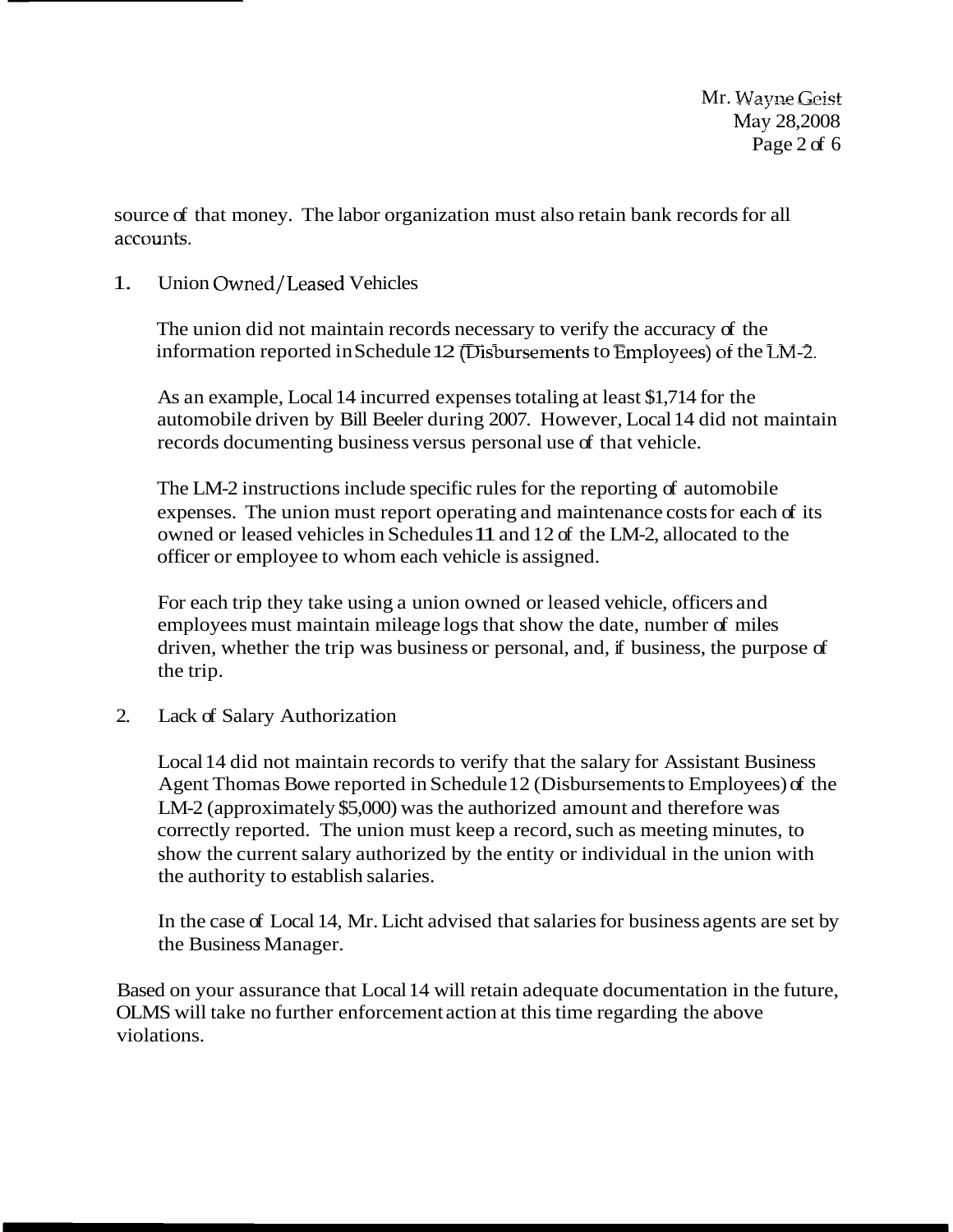**Mr.** Wayne Geist May 28,2008 Page 3 of 6

#### Reporting Violations

The audit disclosed a violation of LMRDA Section 201(b), which requires labor organizations to file annual financial reports accurately disclosing their financial condition and operations. The Labor Organization Annual Report (LM-2) filed by Local 14 for fiscal year ending June 30,2007, was deficient in the following areas:

1. Item 15 - Disposition of Assets

Item 15 (Disposition of Assets) should have been answered, "Yes," because Local 14 gave away cash and prizes totaling at least \$1,000. The type and value of any property received or given away must be reported in the additional information section of the LM report along with the identity of the recipient(s) or donor(s) of such property. The union does not have to itemize every recipient of such giveaways by name. Recipients can be described by broad categories, if appropriate, such as "members" or "new retirees."

2. Cash Accounts Reported As Other Assets

Local 14 improperly included \$228,775 on deposit in its industry advancement fund, LMCC fund, vacation fund, and scholarship fund in the amount reported in Item 28 (Other Assets). As stated on page 22 of the LM-2 Instructions, funds on deposit in checking accounts, savings accounts, and certificates of deposit are considered cash for LM reporting purposes.

The checking account balances reported should be obtained from the books as reconciled with the balances shown on the bank statement.

3. Cash

Local 14 failed to properly report cash when completing its LM-2. The audit revealed that Local 14 included of at least \$10,000 of accrued interest earned on certificates of deposit that had not yet been credited to the union's account by the bank in calculating the amount reported in Item 22 (Cash). Form LM-2 must be prepared using the cash method of accounting. Under the cash method of accounting, receipts are recorded when money is actually received by your organization and disbursements are recorded when the money is actually paid out by your organization.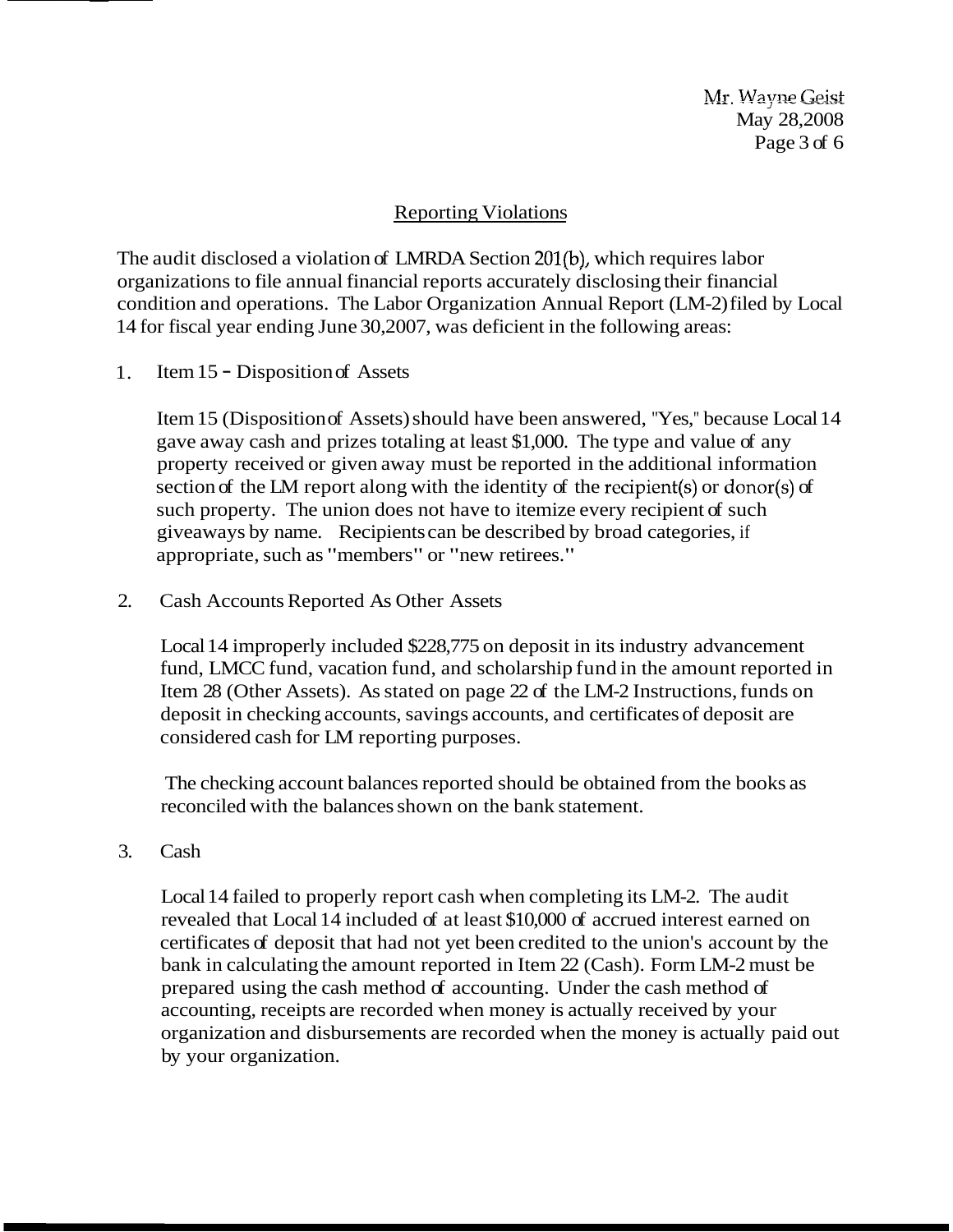Mr. *II\J237m* **&kist**  May 28,2008 Page 4 of 6

#### 4. Other Liabilities

Local 14 reported funds totaling at least \$228,000 on deposit in its industry advancement fund, the LMCC fund, vacation fund, and scholarship fund in Schedule 10 - Other Liabilities. The LM-2 instructions for Schedule 10 state "do not report reserves for special purposes (for example, "Reserve for Building Fund\*) that are actually an allocation of certain assets for specific purposes rather than a liability." The balances of these funds should be reported in Item 25 (Cash) unless Local 14 has incurred liabilities to pay funds from these accounts that should be reported as liabilities.

#### 5. Signatures

Local 14's LM-2 report was only signed by Business Manager Dean Licht. Page 72 of the LM-2 Instructions state the completed Form LM-2 that is filed with OLMS must be signed by both the president and treasurer or corresponding principal officers of the labor organization.

#### 6. Disbursements to Officers and Employees

Local 14 did not include payments to officers and employees totaling at least \$6,000 in Column F (Disbursements for Official Business) of Schedule 11 (All Officers and Disbursements to Officers) and Schedule 12 (Disbursements to Employees). It appears that the local erroneously reported these payments in Schedules 15 through 19.

The union must report in Column F of Schedules 11 and 12 (Disbursements for Official Business) direct disbursements to officers and employees for reimbursement of expenses they incurred while conducting union business. In addition, the union must report in Column F of Schedules 11 and 12 indirect disbursements made to another party (such as a credit card company) for business expenses union personnel incur. However, the union must report in Schedules 15 through 19 indirect disbursements for business expenses union personnel incur for transportation by public carrier (such as an airline) and for temporary lodging expenses while traveling on union business. The union must report in Column G (Other Disbursements) of Schedules 11 and 12 any direct or indirect disbursements to union personnel for expenses not necessary for conducting union business.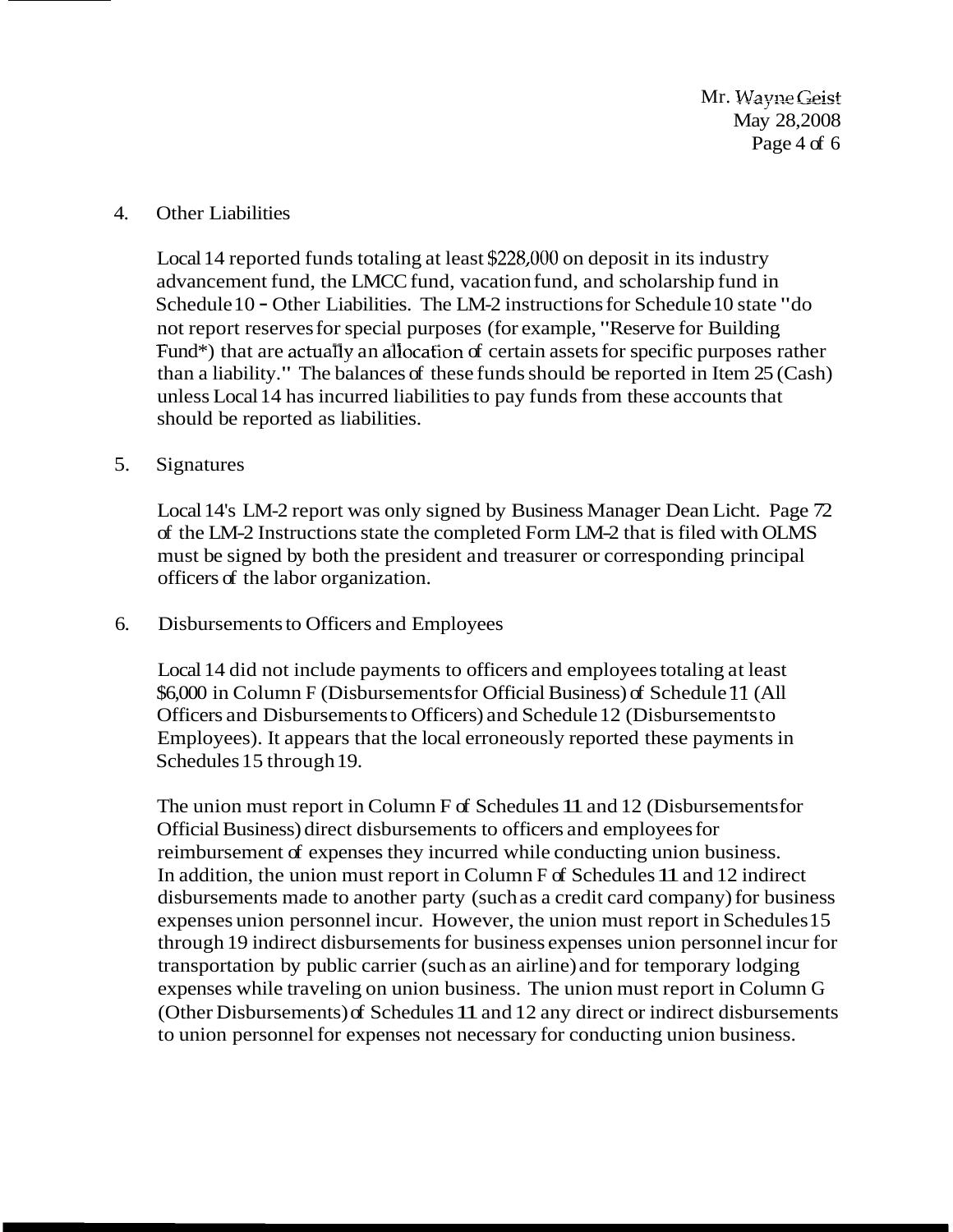$Mr.$  Wayne Geist May 28,2008 Page 5 of 6

Also, Business Manager Dean Licht's name was erroneously listed on Schedule 12 (Disbursements to Employees) instead of Schedule 11 *(Disbursements to Officers)*. As noted on page 20 of the LM-2 Instructions, all of the labor organization's officers and disbursements made to them should be reported on Schedule 11.

7. Salaries Listed as Allowances

Article VII, Section 1 of Local 14's bylaws provides that officers shall receive salaries of between \$10 and \$50 per month. However, Local 14 did not report salaries paid to part time officers in Column D (Gross Salary Disbursements) of the LM-2 report. Instead at least \$3,000 in salaries were reported in Column E (Allowances). The LM-2 instructions for Schedule 11 require that salaries and lost wages be reported in Column D. Column E should include allowances made by direct and indirect disbursements to each officer on a daily, weekly, monthly, or other periodic basis but should not include allowances paid based on mileage or meals (which must be reported in column F or G).

8. Withheld Taxes/Payroll Deductions

Line 8 (Less Deductions) of Schedule 11 (All Officers and Disbursements to Officers) and Schedule 12 (Disbursements to Employees) should include the total amount of withheld taxes, payroll deductions, and all other deductions. Local 14 erroneously reported \$0 deductions.

### 9. Failure to Itemize Disbursements

Local 14 did not properly report some "major" transaction(s) totaling at least \$18,000 in Schedules 18. A "major" transaction includes any individual transaction of \$5,000 or more or total transactions to or from any single entity or individual that aggregate to \$5,000 or more during the reporting period and which the local cannot properly report elsewhere in Statement B. The audit found that \$6,000 was disbursed to H & H Electric, Inc. and listed on Schedule 18 as a non-itemized transaction; however, the disbursement should have been itemized because it was an individual disbursement of more than \$5,000.

Local 14 must file an amended Form LM-2 for fiscal year ending June 30,2007, to correct the deficient items discussed above. I explained to you the filing procedures and the availability of filing software on the OLMS website (www.olms.dol.gov). The amended Form LM-2 must be electronically filed as soon as possible, but not later than